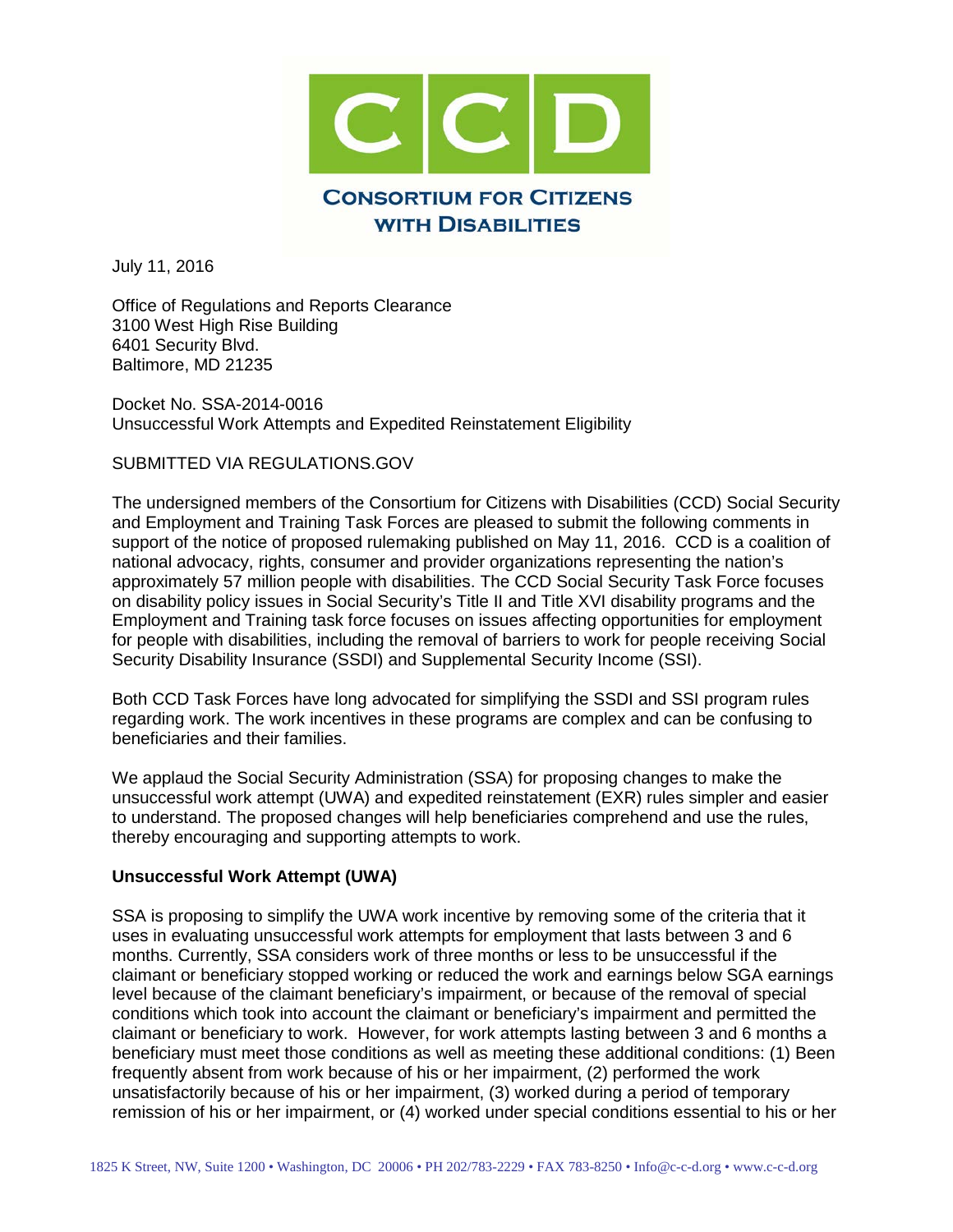performance and those conditions were removed. <sup>1</sup> SSA proposes to eliminate these additional conditions for work attempts lasting between 3 and 6 months.

The undersigned members of Social Security and Employment and Training Task Forces fully support this change. The current rules are complex and time consuming for SSA to administer, with no seeming benefit to beneficiaries or the Trust Funds. Determining whether any of those additional conditions exist requires significant time for Social Security field office staff to develop. The existence of these additional factors are not necessary to show that a work attempt is unsuccessful and this change should not have any impact on whether a work attempt is determined to be unsuccessful. The proposed change will simplify administration of this important work incentive and will be easier for beneficiaries and their families to understand. SSA should move forward with this change as proposed.

## **Expedited Reinstatement (EXR)**

SSA is also proposing to allow previously entitled beneficiaries to apply for expedited reinstatement (EXR) in the same month in which they stop performing substantial gainful activity (SGA). Under current rules, the beneficiary must wait to request EXR until the month after he or she stops work but earnings exceeded  $SGA$ <sup>2</sup> SSA states that this new policy will make it easier for beneficiaries requesting expedited reinstatement by allowing the agency to forward the individual's file immediately for a medical determination. This is expected to reduce wait times and the potential for gaps in benefit payments.

The undersigned organizations support making this change to the EXR rules. This change should provide greater assurance to beneficiaries who want to attempt a return to work that they will not be penalized by program complexities in the event they cannot sustain employment. For example, an individual whose impairment worsens and must leave a job in the first week of the month (and earned SGA in that week), would have neither income nor benefits to rely upon to meet basic expenses in that month under current rules. This has the potential to make someone less willing to attempt to go to work for fear of being left destitute under such a scenario. The proposed changes would simplify the rules (an individual can apply for EXR as soon as they are no longer working) and remove the possibility that an individual would be left without means of support for the month in which they become unable to continue to work due to their impairment. The undersigned organizations wholeheartedly support this change.

Thank you for considering our comments. We appreciate the opportunity to comment on these proposed rules.

Sincerely,

ACCSES Association of University Centers on Disabilities Easter Seals The Jewish Federations on North America Lupus Foundation of America National Alliance on Mental Illness National Committee to Preserve Social Security and Medicare National Disability Institute